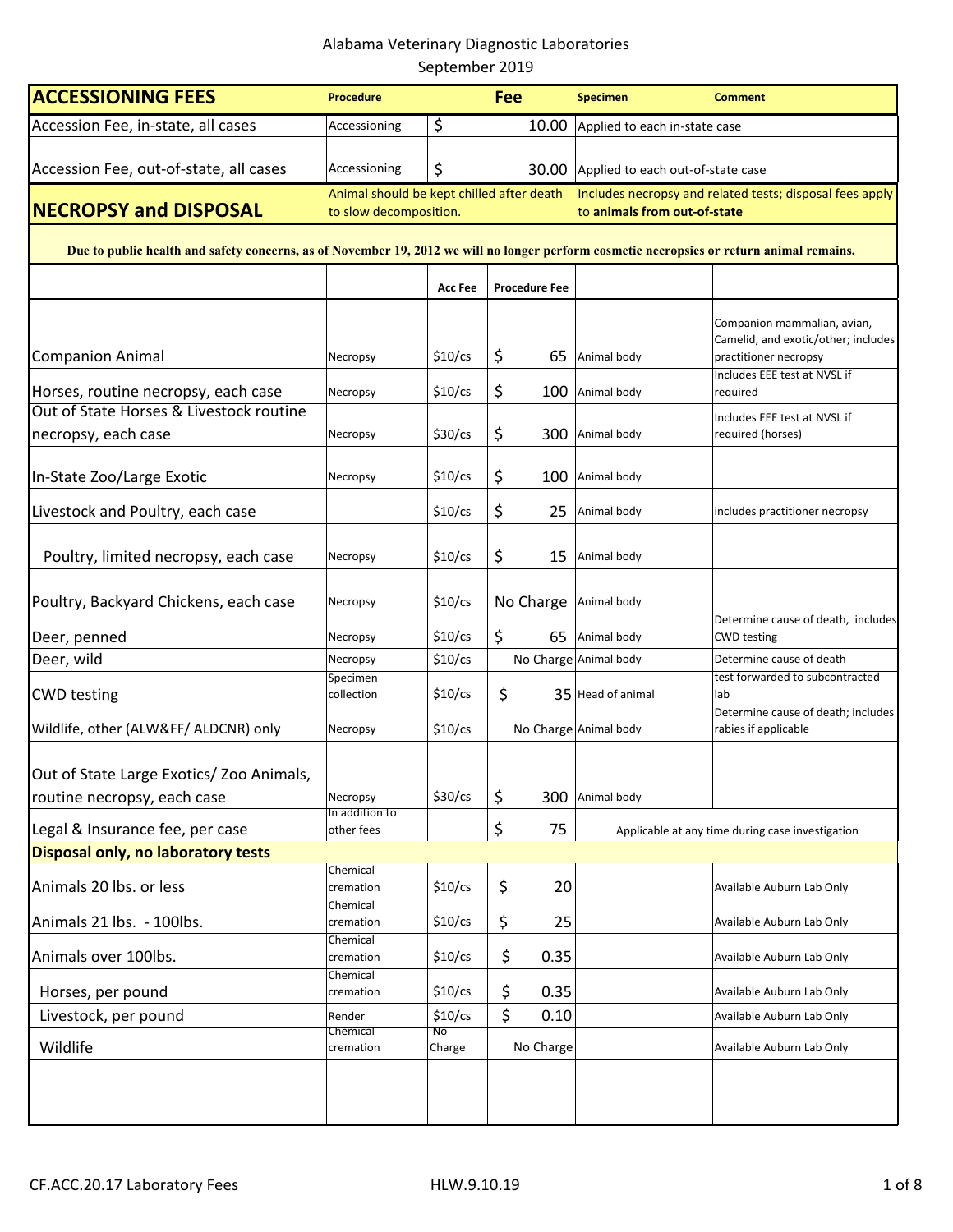| <b>HISTOPATHOLOGY</b>                                  |                             |           |            |       |                                                                                       |                                    |  |  |
|--------------------------------------------------------|-----------------------------|-----------|------------|-------|---------------------------------------------------------------------------------------|------------------------------------|--|--|
| <b>Histopathology - Companion Animals &amp; Equine</b> |                             |           |            |       |                                                                                       |                                    |  |  |
| Biopsy, first site                                     | Histopathology              | $$10$ /cs | \$         | 35.00 | <b>Tissue in buttered</b><br>formalin                                                 |                                    |  |  |
| Additional sites, each                                 |                             |           | \$         | 10.00 |                                                                                       |                                    |  |  |
|                                                        |                             |           |            |       | Tissue in buffered                                                                    |                                    |  |  |
| Multiple tissues                                       | Histopathology              | $$10$ /cs | \$         | 50.00 | formalin                                                                              |                                    |  |  |
| <b>Histopathology - Livestock and Poultry</b>          |                             |           |            |       |                                                                                       |                                    |  |  |
| In-State, per case                                     | Histopathology              | $$10$ /cs | \$         | 10.00 | Tissue in buffered<br>formalin                                                        |                                    |  |  |
| Out-of-State, up to 3 slides                           | Histopathology              | $$30$ /cs | \$         | 50.00 | Tissue in buffered<br>formalin                                                        |                                    |  |  |
| Additional slides, each                                |                             |           | \$         | 10.00 |                                                                                       |                                    |  |  |
| <b>Histology Services - Investigation</b>              |                             |           |            |       |                                                                                       |                                    |  |  |
|                                                        | <b>Procedure</b>            |           | <b>Fee</b> |       | <b>Specimen</b>                                                                       | <b>Comment</b>                     |  |  |
|                                                        | Stained histologic          |           |            |       | Tissue in buffered                                                                    |                                    |  |  |
| H&E slide production, each                             | slide                       | $$10$ /cs | \$         | 10.00 | formalin                                                                              |                                    |  |  |
| Extra unstained section from same                      |                             |           |            |       |                                                                                       |                                    |  |  |
| block, each                                            | Slide                       |           | \$         | 3.00  |                                                                                       |                                    |  |  |
| Special stain from same block, each                    | Stained histologic<br>slide |           | \$         | 8.00  |                                                                                       |                                    |  |  |
|                                                        |                             |           |            |       |                                                                                       |                                    |  |  |
| <b>BACTERIOLOGY &amp; MYCOLOGY</b>                     |                             |           |            |       |                                                                                       |                                    |  |  |
| <b>Bacteriology - All Species</b>                      |                             |           |            |       | Keep samples cold en route to lab. Accession fee applies to each case, not each test. |                                    |  |  |
| Bacteria and Fungi - Routine aerobic                   |                             |           |            |       |                                                                                       |                                    |  |  |
| culture and sensitivity, up to 3                       | Culture and                 |           |            |       | Tissue or swab in sterile                                                             | Includes anaerobes and related     |  |  |
| specimens; screen for pathogens                        | sensitivity                 | \$10/cs   | \$         | 25    | container                                                                             | testing                            |  |  |
|                                                        |                             |           |            |       | Tissue or swab in sterile                                                             |                                    |  |  |
| FA staining, up to 3 specimens                         | Stain                       | $$10$ /cs | \$         | 10    | container<br>Tissue or swab in sterile                                                |                                    |  |  |
| Gram stain (only), up to 3 specimens                   | Stain                       | $$10$ /cs | \$         | 10    | container                                                                             | Included with routine culture      |  |  |
|                                                        |                             |           |            |       |                                                                                       |                                    |  |  |
| Additional specimens or tests, each                    | Various                     | $$10$ /cs | \$         | 10    |                                                                                       |                                    |  |  |
|                                                        |                             |           |            |       | Milk sample in<br>polypropylene or                                                    |                                    |  |  |
| Milk samples, culture, each, including                 |                             |           |            |       | polystyrene tube or                                                                   | Sensitivity by request; includes   |  |  |
| mycoplasmas                                            | Culture                     | \$10/cs   | \$         | 8     | container or tube                                                                     | mycoplasma PCR confirmation        |  |  |
| Avibacterium paragallinarum (infectious                |                             |           |            |       | Swab, sinus exudate, in                                                               |                                    |  |  |
| coryza)                                                | PCR, culture                | $$10$ /cs | \$         | 15    | Whirl-pak or tube                                                                     | Included with routine culture      |  |  |
|                                                        |                             |           |            |       |                                                                                       | Included with routine culture;     |  |  |
| Brucella abortus & Brucella spp.                       | Culture                     | $$10$ /cs | \$         | 10    | <b>Tissue</b>                                                                         | Reportable if positive             |  |  |
|                                                        |                             |           |            |       | Clark's media, prepucial                                                              |                                    |  |  |
| Campylobacter fetus                                    | Culture                     | $$10$ /cs | \$         | 25    | wash                                                                                  |                                    |  |  |
| Chlamydophyla spp. (Chlamydia)                         | PCR, cytology               | $$10$ /cs | \$         | 15    | Liver, spleen, lung,<br>clocacal swab                                                 | Avian cases reportable if positive |  |  |
|                                                        |                             |           |            |       | Skin crusts in sterile                                                                |                                    |  |  |
| Dermatophilus sp.                                      | Gram stain                  | $$10$ /cs | \$         | 10    | container                                                                             |                                    |  |  |
| Johne's disease (M. paratuberculosis),                 | Culture, PCR                |           |            |       | Feces in Whirl-pak or                                                                 | Includes PCR confirmation;         |  |  |
| each                                                   | confirmation                | \$10/cs   | \$         |       | 30 sterile container                                                                  | Reportable if positive             |  |  |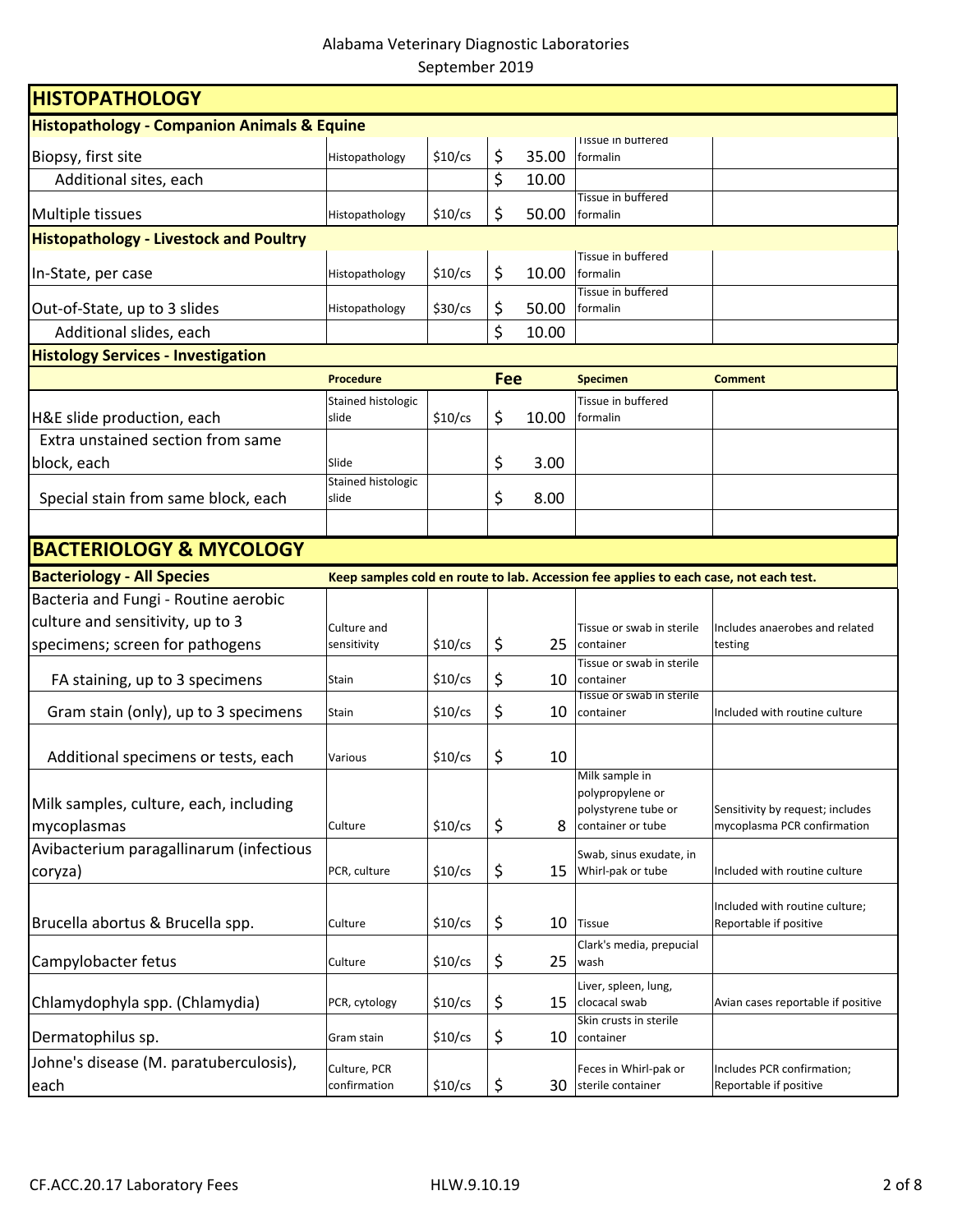| Mycoplasma spp. detection, general<br>primers                        | PCR, culture                   | $$10$ /cs | \$         |                   | Swab, respiratory mucus,<br>or lung, in Whirl-pak or<br>15 sterile container          | Cattle and other species                                |
|----------------------------------------------------------------------|--------------------------------|-----------|------------|-------------------|---------------------------------------------------------------------------------------|---------------------------------------------------------|
|                                                                      |                                |           |            |                   | Swab, respiratory mucus,                                                              |                                                         |
|                                                                      |                                |           |            |                   | or lung, in Whirl-pak or                                                              |                                                         |
| Mycoplasma bovis                                                     | <b>PCR</b>                     | $$10$ /cs | \$         | 15                | sterile container                                                                     |                                                         |
| Mycoplasma identification by RFLP                                    |                                | $$10$ /cs | \$         | 15                | PCR amplicon                                                                          | Positive samples only                                   |
|                                                                      |                                |           |            | $Cost +$          |                                                                                       |                                                         |
| Salmonella, definitive serotyping (NVSL)                             | Serotyping (NVSL)              | $$10$ /cs |            |                   | Shipping Subcontracted testing                                                        | NVSL charges are variable                               |
| <b>Bacteriology - Poultry</b>                                        |                                |           |            |                   | Keep samples cold en route to lab. Accession fee applies to each case, not each test. |                                                         |
| Mycoplasma gallisepticum (MG)                                        | PCR, culture                   | $$10$ /cs | \$         | 15                | Swab, choana, in Whirl-<br>pak or tube                                                | Culture if adequate specimen;<br>Reportable if positive |
| Mycoplasma synoviae (MS)                                             | PCR, culture                   | $$10$ /cs | \$         | 15                | Swab, choana, in Whirl-<br>pak or tube                                                | Also, synovial fluid; Reportable if<br>positive         |
| Mycoplasma spp. detection, general                                   |                                |           |            |                   | Swab, respiratory mucus,<br>or lung, in Whirl-pak or                                  |                                                         |
| primers                                                              | PCR, culture                   | \$10/cs   | \$         | 15                | tube                                                                                  |                                                         |
| <b>Bacteriology - Poultry</b>                                        |                                |           |            |                   | Keep samples cold en route to lab. Accession fee applies to each case, not each test. |                                                         |
|                                                                      | <b>Procedure</b>               |           | <b>Fee</b> |                   | <b>Specimen</b>                                                                       | <b>Comment</b>                                          |
|                                                                      | Culture, prelim.               |           |            |                   |                                                                                       |                                                         |
| Salmonella, environmental, each                                      | typing                         | $$10$ /cs | \$         | 15                | Environmental sample                                                                  | Serotyping by NVSL                                      |
| Salmonella, definitive ID by serotype                                | Serotyping (NVSL)              |           |            | Cost +            | Shipping Subcontracted to NVSL                                                        | Variable charges from NVSL                              |
| Chick culture and serology, per case                                 | Cultures, ELISA                | $10$ /cse | \$         | 15                | culture, MG/MS ELISA                                                                  | Yolk - routine; yolk, meconiumm Salmonella; lung fungal |
| Salmonella, environmental sample                                     | Culture, prelim                |           |            |                   | Contact laboratory to                                                                 |                                                         |
| collection                                                           | typing                         | $$10$ /cs |            | \$30/hr schedule  |                                                                                       | Hourly rate, base-to-base                               |
| Hatchery culture plates; preparation,<br>incubation, & reading; each | Incubation                     | $10$ /cse | \$         | 2.50              | Client pick-up plates at<br>lab; environmental<br>sampling                            | Includes plate, incubation and<br>reading of plate      |
| <b>VIROLOGY &amp; MOLECULAR DETECTION</b>                            |                                |           |            |                   |                                                                                       |                                                         |
|                                                                      |                                |           |            |                   |                                                                                       |                                                         |
| <b>Virology - Companion Animals</b>                                  |                                |           |            |                   | Keep samples cold en route to lab. Accession fee applies to each case, not each test. |                                                         |
| Virus Isolation in cell culture, each<br>specimen or tissue pool     | CPE, HA, EM, FA,<br><b>PCR</b> | $$10$ /cs | \$         | 25                |                                                                                       | Includes PCR or FA detection                            |
| <b>Canine Adenovirus</b>                                             |                                | $$10$ /cs |            | 7.50              | Liver, spleen, pancreas,                                                              |                                                         |
|                                                                      | FA                             |           | \$         |                   | lung                                                                                  |                                                         |
| <b>Canine Coronavirus</b>                                            | FA<br>FA                       | $$10$ /cs | \$<br>\$   | 7.50<br>7.50      | Intestine                                                                             |                                                         |
| Canine Distemper virus                                               |                                | $$10$ /cs |            |                   | Conjunctiva, lung, brain                                                              |                                                         |
| Canine Herpesvirus                                                   | FA                             | $$10$ /cs | \$         | 7.50              | Lung, liver, spleen, kidney                                                           |                                                         |
| <b>Canine Parvovirus</b>                                             | FA                             | $$10$ /cs | \$         | 7.50              | Intestine                                                                             |                                                         |
| <b>Feline Calicivirus</b>                                            | FA                             | $$10$ /cs | \$         | 7.50              | Conjuctiva, trachea, lung                                                             |                                                         |
| Feline Coronavirus - FIP                                             | FA                             | $$10$ /cs | \$         | 7.50              | Viscera, brain                                                                        |                                                         |
| Feline Panleukpenia virus                                            | FA                             | $$10$ /cs | \$         | 7.50              | Intestine                                                                             |                                                         |
| <b>Feline Viral Rhinotracheitis</b>                                  | FA                             | $$10$ /cs | \$         | 7.50              | Conjuctiva, trachea, lung                                                             |                                                         |
| Rabies                                                               | FA                             | $$10$ /cs | \$         | $\qquad \qquad -$ | <b>Brain</b>                                                                          | Subcontracted test, ADPH                                |
| Rotavirus                                                            | AC-ELISA                       | $$10$ /cs | \$         | 10                | Intestine, feces                                                                      |                                                         |
| <b>West Nile Virus</b>                                               | Real-time PCR                  | $$10$ /cs | \$         | 20                | Brain                                                                                 |                                                         |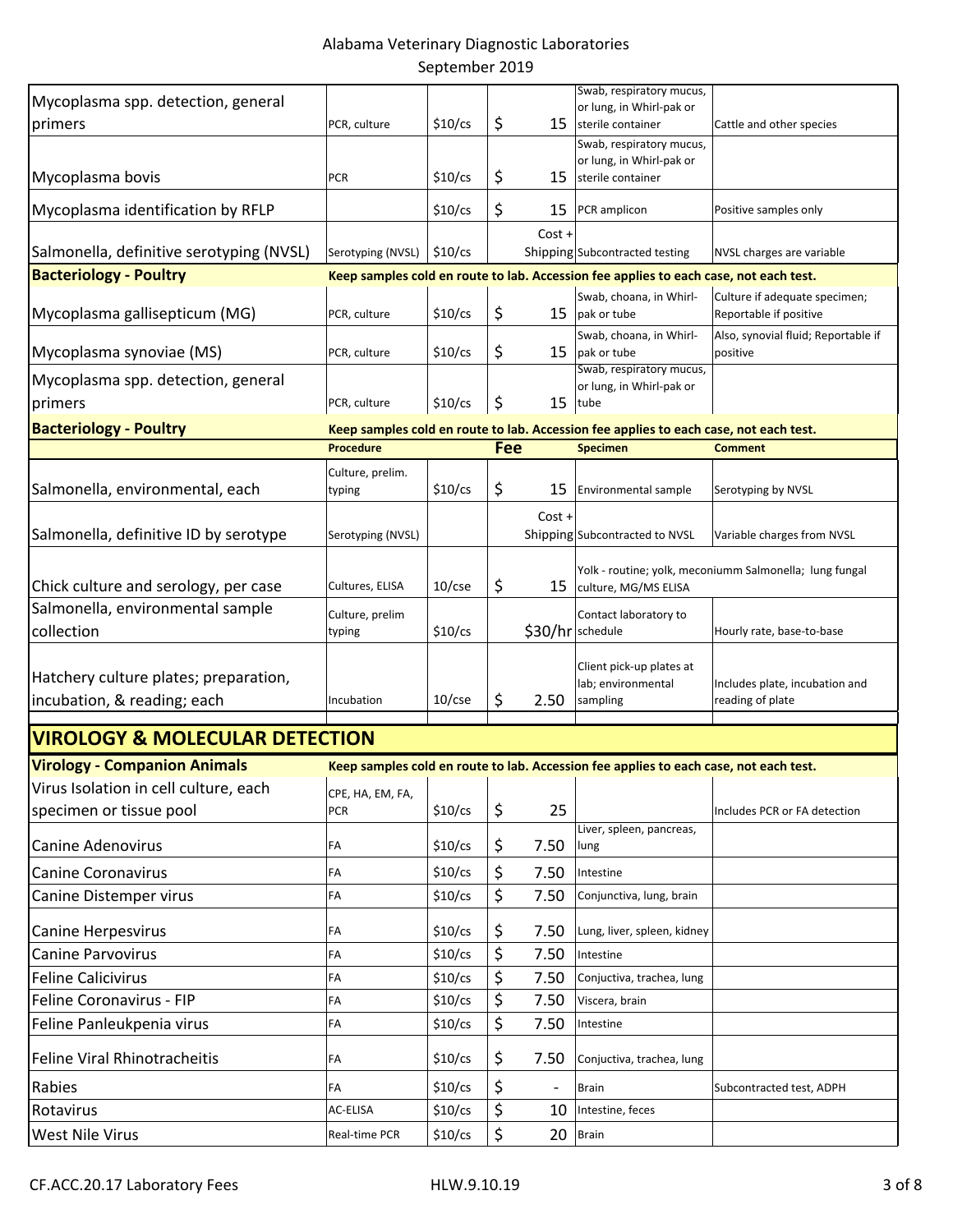| <b>Virology - Equine</b>                         | Keep samples cold en route to lab. Accession fee applies to each case, not each test. |           |          |      |                                                                                       |                                                          |  |  |  |
|--------------------------------------------------|---------------------------------------------------------------------------------------|-----------|----------|------|---------------------------------------------------------------------------------------|----------------------------------------------------------|--|--|--|
|                                                  |                                                                                       |           | $Cost +$ |      |                                                                                       | Reportable if positive;                                  |  |  |  |
| Easterin Equine Encephalomyelitis - EEE          | PCR (NVSL)                                                                            | $$10$ /cs | Shipping |      | <b>Brain</b>                                                                          | Subcontracted test; included with<br>equine necropsy fee |  |  |  |
|                                                  |                                                                                       |           |          |      | Lung, brain, spleen                                                                   |                                                          |  |  |  |
| Equine Herpes Virus -1, EHV-1                    | <b>PCR</b>                                                                            | $$10$ /cs | \$       | 15   | placenta                                                                              | Reportable if positive                                   |  |  |  |
| Equine Viral Arteritis - EVA                     | PCR                                                                                   | \$10/cs   | \$       | 15   | Lung                                                                                  |                                                          |  |  |  |
| Rotavirus                                        | AC-ELISA                                                                              | $$10$ /cs | \$       | 10   | Intestine, feces                                                                      |                                                          |  |  |  |
| <b>West Nile Virus</b>                           | Real-time PCR                                                                         | $$10$ /cs | \$       | 20   | Brain                                                                                 | Reportable if positive                                   |  |  |  |
| Virus Isolation in cell culture, each            | CPE, HA, EM, FA,                                                                      |           |          |      | Tissue, swabs in viral                                                                |                                                          |  |  |  |
| specimen or tissue pool                          | <b>PCR</b>                                                                            | $$10$ /cs | \$       |      | 25 transport media                                                                    | Includes PCR or FA detection                             |  |  |  |
| Virus Isolation in SPF embryos, each             | Lesions, HA, EM,                                                                      |           |          |      | Tissue, swabs in viral                                                                |                                                          |  |  |  |
| specimen or tissue pool                          | FA, PCR                                                                               | $$10$ /cs | \$       |      | 75  transport media                                                                   | Includes PCR or FA detection                             |  |  |  |
| <b>Virology - Livestock and Related</b>          |                                                                                       |           |          |      | Keep samples cold en route to lab. Accession fee applies to each case, not each test. |                                                          |  |  |  |
|                                                  | <b>Procedure</b>                                                                      |           | Fee      |      | <b>Specimen</b>                                                                       | <b>Comment</b>                                           |  |  |  |
|                                                  |                                                                                       |           |          |      |                                                                                       |                                                          |  |  |  |
| Bluetongue virus, BT                             | <b>Nested PCR</b>                                                                     | $$10$ /cs | \$       | 30.  | Spleen, Lung, Buffy coat                                                              | Reportable if positive                                   |  |  |  |
| <b>Bovine Coronavirus</b>                        | FA                                                                                    | $$10$ /cs | \$       | 7.50 | Lung, Intestine                                                                       |                                                          |  |  |  |
|                                                  |                                                                                       |           |          |      |                                                                                       |                                                          |  |  |  |
| <b>Bovine Respiratory Syncytial Virus - BRSV</b> | <b>PCR</b>                                                                            | $$10$ /cs | \$       | 15   | Lung, respiratory tissues                                                             |                                                          |  |  |  |
| Bovine Viral Diarrhea virus, BVD                 | <b>Nested PCR</b>                                                                     | $$10$ /cs | \$       | 30   | Intestine, spleen, buffy<br>coat, semen                                               |                                                          |  |  |  |
|                                                  |                                                                                       |           |          |      |                                                                                       |                                                          |  |  |  |
| BVD Ear notch, each ear notch sample             | Antigen Capture<br><b>ELISA</b>                                                       |           | \$       | 5    | Skin, ear notch                                                                       |                                                          |  |  |  |
|                                                  |                                                                                       |           |          |      | Kit of 50 tubes with                                                                  |                                                          |  |  |  |
| BVD ear notch collection tubes                   |                                                                                       | $$10$ /cs | \$       |      | 25  transport media                                                                   | Plus shipping                                            |  |  |  |
| Contagious Ecthyma - "Orf"                       | FA                                                                                    | $$10$ /cs | \$       | 7.50 | Skin lesion                                                                           | Reportable if positive                                   |  |  |  |
|                                                  |                                                                                       |           |          |      |                                                                                       |                                                          |  |  |  |
| Epizootic Hemorrhagic Disease - EHD              | <b>Nested PCR</b>                                                                     | $$10$ /cs | \$       | 30   | Spleen, tissue                                                                        | Reportable if positive                                   |  |  |  |
|                                                  |                                                                                       |           |          |      |                                                                                       |                                                          |  |  |  |
| Infectious Bovine Rhinotracheitis - IBR          | <b>PCR</b>                                                                            | $$10$ /cs | \$       | 15   | Lung, respiratory tissues                                                             |                                                          |  |  |  |
| Parainfluenza 3, PI-3                            | FA                                                                                    | $$10$ /cs | \$       | 7.50 | Lung, respiratory tissues                                                             |                                                          |  |  |  |
| Porcine epidemic diarrhea virus -PED             | Real-time PCR                                                                         | \$10/cs   | \$       | 20   | intestine or feces                                                                    | Reportable if positive                                   |  |  |  |
|                                                  | Antigen Capture                                                                       |           |          |      |                                                                                       |                                                          |  |  |  |
| Rotavirus                                        | <b>ELISA</b>                                                                          | $$10$ /cs | \$       | 20   | Intestine, feces                                                                      |                                                          |  |  |  |
| Swine Influenza virus - SIV                      | Real-time PCR                                                                         | \$10/cs   | \$       | 20   | Nasal swab in BHI broth                                                               | Reportable if positive                                   |  |  |  |
| <b>Virology - Poultry and Other Avian</b>        |                                                                                       |           |          |      | Keep samples cold en route to lab. Accession fee applies to each case, not each test. |                                                          |  |  |  |
| Virus Isolation in cell culture, each            | CPE, HA, EM, FA,                                                                      |           |          |      | Tissue, swabs in viral                                                                |                                                          |  |  |  |
| specimen or tissue pool                          | <b>PCR</b>                                                                            | $$10$ /cs | \$       |      | 25 transport media                                                                    | Includes PCR or FA detection                             |  |  |  |
| Virus Isolation in SPF embryos, each             |                                                                                       |           |          |      |                                                                                       |                                                          |  |  |  |
| specimen or tissue pool                          | Lesions, HA, EM,<br>FA, PCR                                                           | $$10$ /cs | \$       | 75   | Tissue, swabs in viral<br>transport media                                             | Includes PCR or FA detection                             |  |  |  |
|                                                  |                                                                                       |           |          |      |                                                                                       |                                                          |  |  |  |
| Adenovirus, inclusion body hepatitis             | VI & PCR                                                                              | $$10$ /cs | \$       | 25   | Liver, spleen, pancreas                                                               |                                                          |  |  |  |
| Astrovirus                                       | <b>PCR</b>                                                                            | $$10$ /cs | \$       | 15   | Small intestine                                                                       |                                                          |  |  |  |
|                                                  |                                                                                       |           |          |      |                                                                                       |                                                          |  |  |  |
| Avian Leukosis virus subgroup J                  | <b>PCR</b>                                                                            | $$10$ /cs | \$       | 15   | Tumor tissue, Liver                                                                   |                                                          |  |  |  |
|                                                  |                                                                                       |           |          |      | Pharyngeal swab in BHI                                                                | NVSL confirmation; reportable if                         |  |  |  |
| Avian Influenza virus - Al                       | Real-time PCR, VI                                                                     | $$10$ /cs | \$       | 20   | broth, resp tissue                                                                    | positive                                                 |  |  |  |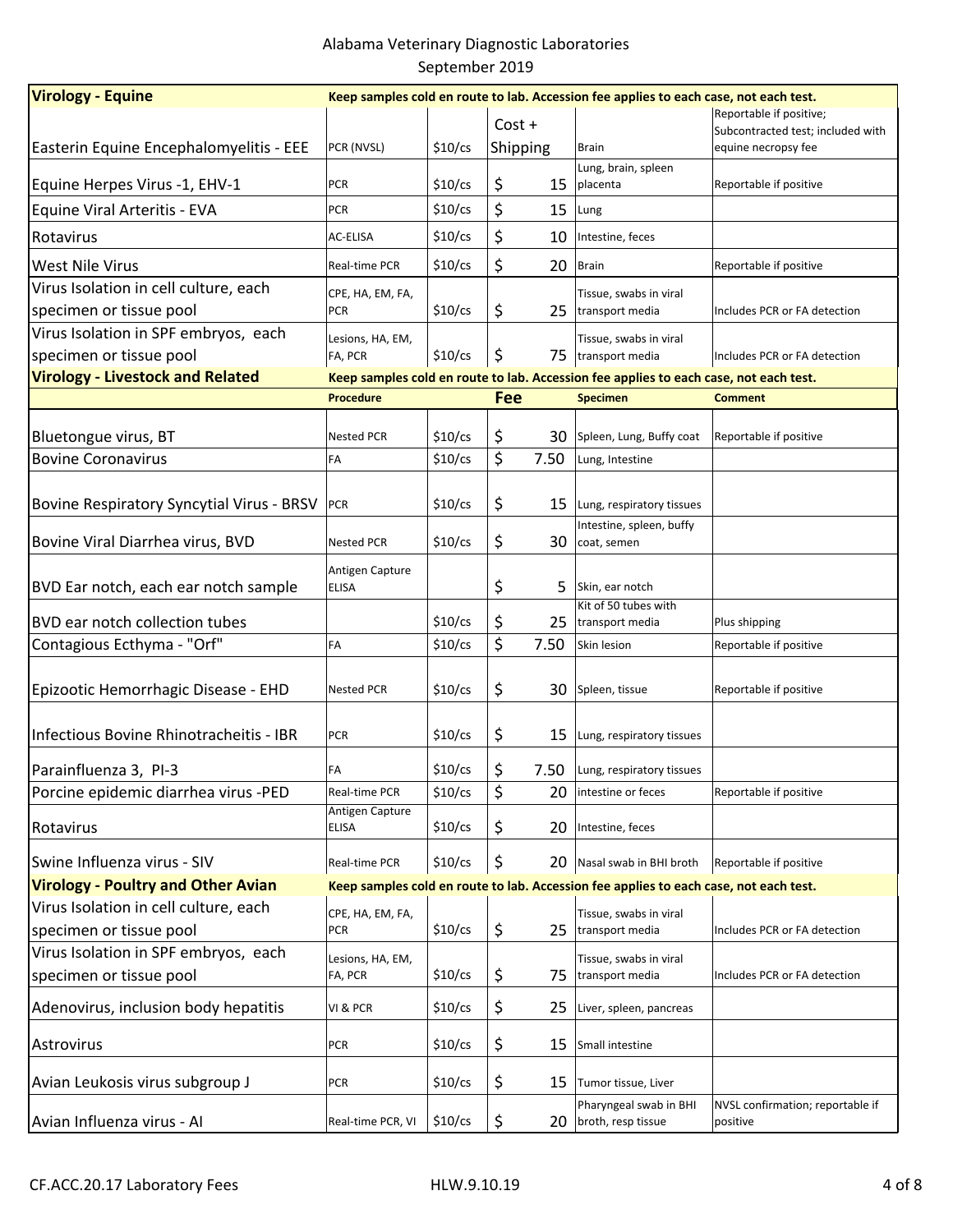|                                           |                   |           |     |    |                                                                                       | NVSL confirmation; reportable if                                                       |
|-------------------------------------------|-------------------|-----------|-----|----|---------------------------------------------------------------------------------------|----------------------------------------------------------------------------------------|
| Avian Influenza virus - Al                | ACE               | $$10$ /cs | \$  | 15 | Pharyngeal swab                                                                       | positive                                                                               |
| Avian Paramyxovirus type 1                | Real-time PCR, VI | $$10$ /cs | \$  | 20 | Pharyngeal swab in BHI<br>broth, resp tissue, brain                                   |                                                                                        |
| Avian Polyoma Virus                       | <b>PCR</b>        | $$10$ /cs | \$  | 15 | Liver, Kidney, Spleen                                                                 |                                                                                        |
| Chicken Anemia Virus - CAV                | PCR               | $$10$ /cs | \$  | 15 | Spleen, liver                                                                         |                                                                                        |
| <b>Exotic Newcastle Disease - END</b>     | Real-time PCR, VI | $$10$ /cs | \$  | 20 | Pharyngeal swab in BHI<br>broth, resp tissue, brain<br>Trachea, cecal tonsil,         | NVSL confirmation; reportable if<br>positive                                           |
| Infectious bronchitis virus - IBV         | VI & PCR          | $$10$ /cs | \$  | 75 | kidney, lung                                                                          |                                                                                        |
| Laryngotracheitis virus - LTV             | VI & PCR          | $$10$ /cs | \$  | 25 | Trachea and conjunctiva                                                               | Reportable if positive                                                                 |
| Pox virus                                 | ٧I                | $$10$ /cs | \$  | 25 | Lesion                                                                                |                                                                                        |
| Parvovirus, intestinal                    | <b>PCR</b>        | $$10$ /cs | \$  | 15 | Small intestine                                                                       |                                                                                        |
| Reticuloendothelosis virus - REV          | <b>PCR</b>        | $$10$ /cs | \$  | 15 | Tumor tissue                                                                          |                                                                                        |
| Reovirus, viral arthritis - VA            | VI & PCR          | $$10$ /cs | \$  | 25 | Tendon and synovial<br>tissues                                                        |                                                                                        |
| <b>Virology - Poultry and Other Avian</b> |                   |           |     |    | Keep samples cold en route to lab. Accession fee applies to each case, not each test. |                                                                                        |
|                                           | <b>Procedure</b>  |           | Fee |    | <b>Specimen</b>                                                                       | <b>Comment</b>                                                                         |
| Reovirus, intestinal                      | VI & PCR          | $$10$ /cs | \$  | 25 | Small intestine                                                                       |                                                                                        |
| Rotavirus                                 | <b>PCR</b>        | $$10$ /cs | \$  | 15 | Small intestine                                                                       |                                                                                        |
| West Nile Virus - WNV                     | PCR               | $$10$ /cs | \$  | 20 | Brain, heart pooled                                                                   | Reportable if positive                                                                 |
|                                           |                   |           |     |    |                                                                                       |                                                                                        |
| <b>SEROLOGY</b>                           |                   |           |     |    |                                                                                       |                                                                                        |
| <b>Serology - Companion Animals</b>       |                   |           |     |    | Keep samples cold en route to lab. Accession fee applies to each case, not each test. |                                                                                        |
| Brucella canis                            | Card              | $$10$ /cs | \$  |    | 12 Serum, 2 ml or more                                                                |                                                                                        |
| Feline infectious peritonitis - FIP       | <b>ELISA</b>      | $$10$ /cs | \$  | 12 | Serum, 2 ml or more                                                                   |                                                                                        |
| Feline immunodeficiency and Feline        |                   |           |     |    |                                                                                       |                                                                                        |
| Leukemia viruses - FIV/FLV                | <b>SNAP</b>       | $$10$ /cs | \$  |    | 12 Serum, 2 ml or more                                                                |                                                                                        |
| Leptospirosis (panel)                     | MAT               | $$10$ /cs | \$  |    | 12 Serum, 2 ml or more                                                                | 5 species of Leptospira tested                                                         |
| <b>Serology - Equine</b>                  |                   |           |     |    | Keep samples cold en route to lab. Accession fee applies to each case, not each test. |                                                                                        |
| <b>Brucellosis</b>                        | Card              | $$10$ /cs | \$  |    | 12 Serum, 2 ml or more                                                                | Includes confirmatory testing                                                          |
| Eastern Equine Encephalomyelitis - EEE    | IgM ELISA         | $$10$ /cs | \$  | 12 | Serum, 2 ml or more                                                                   | Reportable if positive                                                                 |
| West Nile virus - WNV                     | IgM ELISA         | $$10$ /cs | \$  | 12 | Serum, 2 ml or more                                                                   | Reportable if positive                                                                 |
| Equine Herpes Virus - 1<br>EHV-1          | SN                | $$10$ /cs | \$  | 12 | Serum, 2 ml or more                                                                   | Reportable if positive                                                                 |
| Equine Infectious Anemia - EIA            |                   |           |     |    |                                                                                       | All EIA tests reportable if positive                                                   |
| Coggin's test, private owner, each        | AGID              | \$        | \$  | 8  | Serum, 2 ml or more                                                                   | No accession fee; includes<br>confirmatory testing;                                    |
| Coggin's Test, stock yard                 | AGID              | \$        | \$  | 3  | Serum, 2 ml or more                                                                   | No accession fee; includes<br>confirmatory testing<br>Additional multiples of 1-3 rpts |
| Coggin's test faxing fee, 1-3 reports     |                   | \$        | \$  | 5  |                                                                                       | @\$5.00                                                                                |
| Equine Viral Arteritis - EVA              | SN                | $$10$ /cs | \$  | 12 | Serum, 2 ml or more                                                                   |                                                                                        |
| Leptospirosis (panel)                     | <b>MAT</b>        | $$10$ /cs | \$  | 12 | Serum, 2 ml or more                                                                   | 5 species of Leptospira tested                                                         |
|                                           |                   |           |     |    |                                                                                       |                                                                                        |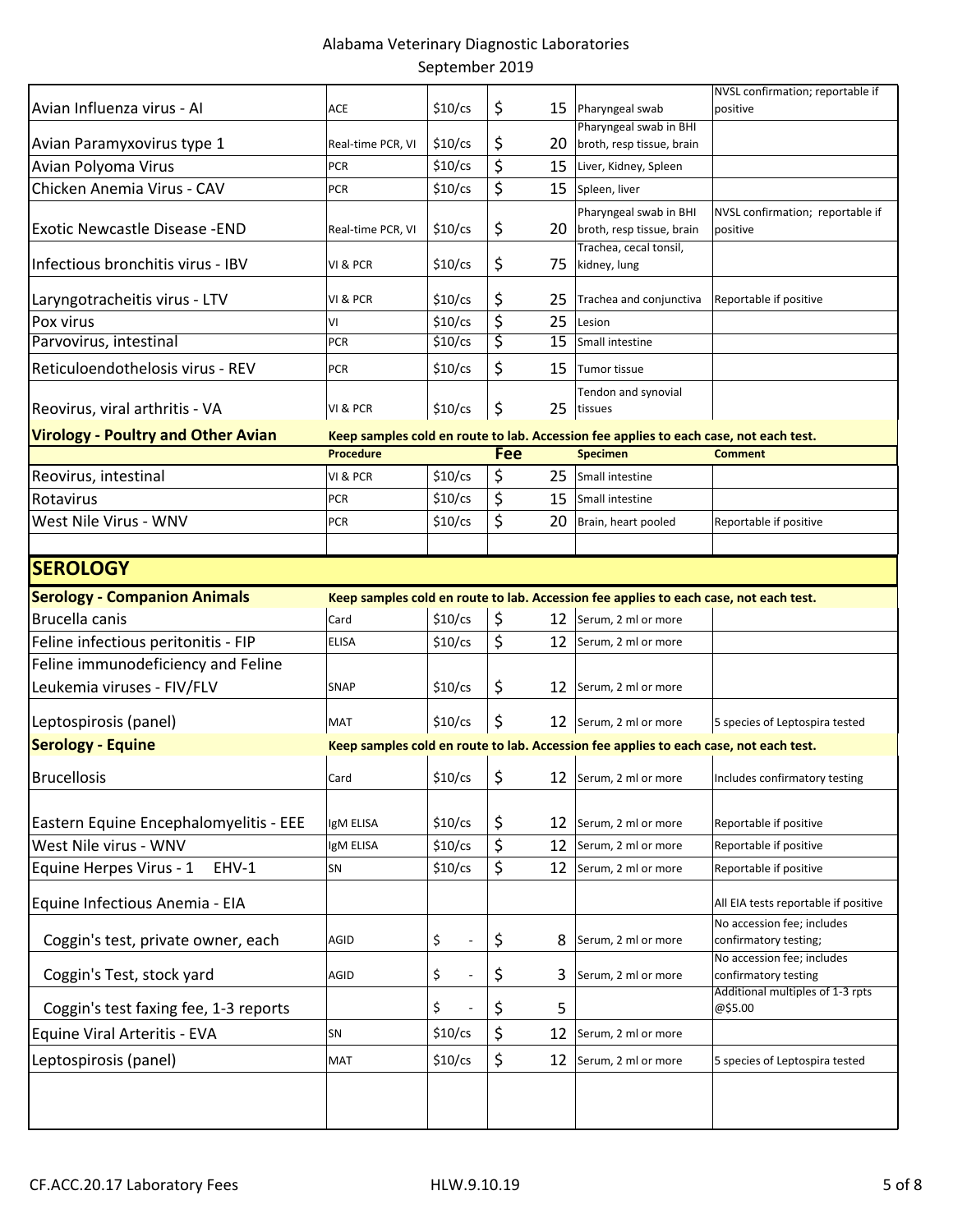| <b>Serology - Livestock &amp; Related</b><br>Keep samples cold en route to lab. Accession fee applies to each case, not each test. |                             |           |            |                |                                                                                       |                               |  |
|------------------------------------------------------------------------------------------------------------------------------------|-----------------------------|-----------|------------|----------------|---------------------------------------------------------------------------------------|-------------------------------|--|
| Anaplasmosis                                                                                                                       | C-ELISA                     | $$10$ /cs | \$         | 2              | Serum, 2 ml or more                                                                   | Reportable if positive        |  |
| Bovine leukosis - BLV                                                                                                              | AGID                        | $$10$ /cs | \$         | 2              | Serum, 2 ml or more                                                                   |                               |  |
| Bluetongue - BT                                                                                                                    | AGID                        | $$10$ /cs | \$         | 2              | Serum, 2 ml or more                                                                   | Reportable if positive        |  |
| Bovine Respiratory Syncytial Virus - BRSV                                                                                          | SN                          | $$10$ /cs | \$         | 2              | Serum, 2 ml or more                                                                   |                               |  |
| Bovine Viral Diarrhea - BVD                                                                                                        | SN                          | $$10$ /cs | \$         | 2              | Serum, 2 ml or more                                                                   |                               |  |
| <b>Brucellosis</b>                                                                                                                 | RAP, others                 | $$10$ /cs | \$         | 2              | Serum, 2 ml or more                                                                   | Reportable if positive        |  |
| Caprine Arthritis & Encephalitis - CAE                                                                                             | AGID                        | $$10$ /cs | \$         | 2              | Serum, 2 ml or more                                                                   |                               |  |
| Epizootic Hemorrhagic Disease - EHD                                                                                                | AGID                        | $$10$ /cs | \$         | 2              | Serum, 2 ml or more                                                                   | Reportable if positive        |  |
| IgG - Failure Passive Transfer                                                                                                     | Immuno diffusion            | $$10$ /cs | \$         | $\overline{2}$ | Serum, 2 ml or more                                                                   |                               |  |
| Infectious Bovine Rhinotracheitis - IBR                                                                                            | SN                          | $$10$ /cs | \$         | 2              | Serum, 2 ml or more                                                                   |                               |  |
| Johne's (M. paratuberculosis)                                                                                                      | <b>ELISA</b>                | $$10$ /cs | \$         | $\overline{2}$ | Serum, 2 ml or more                                                                   | Reportable if positive        |  |
| Leptospirosis (panel)                                                                                                              | <b>MAT</b>                  | $$10$ /cs | \$         | 2              | Serum, 2 ml or more                                                                   |                               |  |
| Neospora                                                                                                                           | <b>ELISA</b>                | $$10$ /cs | \$         | 2              | Serum, 2 ml or more                                                                   |                               |  |
| Parainfluenza -3,<br>$PI-3$                                                                                                        | SN                          | $$10$ /cs | \$         | 2              | Serum, 2 ml or more                                                                   |                               |  |
| Pseudorabies                                                                                                                       | <b>ELISA</b>                | \$10/cs   | \$         | $\overline{2}$ | Serum, 2 ml or more                                                                   |                               |  |
| <b>Serology - Poultry</b><br>Keep samples cold en route to lab. Accession fee applies to each case, not each test.                 |                             |           |            |                |                                                                                       |                               |  |
|                                                                                                                                    | <b>Procedure</b>            |           | <b>Fee</b> |                | <b>Specimen</b>                                                                       | <b>Comment</b>                |  |
| Infectious bronchitis                                                                                                              | <b>ELISA</b>                | \$10/cs   | \$         | 1.65           | Serum, 1 ml or more                                                                   |                               |  |
| Newcastle                                                                                                                          | <b>ELISA</b>                | $$10$ /cs | \$         | 1.65           | Serum, 1 ml or more                                                                   |                               |  |
| Infectious bursal disease                                                                                                          | <b>ELISA</b>                | $$10$ /cs | \$         | 1.65           | Serum, 1 ml or more                                                                   |                               |  |
| <b>Reovirus</b>                                                                                                                    | <b>ELISA</b>                | $$10$ /cs | \$         | 1.65           | Serum, 1 ml or more                                                                   |                               |  |
| Chicken anemia virus                                                                                                               | <b>ELISA</b>                | $$10$ /cs | \$         | 1.65           | Serum, 1 ml or more                                                                   |                               |  |
| Mycoplasma - MG & MS/serum                                                                                                         | <b>ELISA</b><br>Rapid Plate | $$10$ /cs | \$         | 1.65           | Serum, 1 ml or more                                                                   |                               |  |
| Mycoplasma - MG & MS/serum                                                                                                         | Agglutination               | $$10$ /cs | \$         | 1.10           | Serum, 1 ml or more                                                                   |                               |  |
| Mycoplasma - MG & MS/serum                                                                                                         | HI                          | $$10$ /cs | \$         | 1.10           | Serum, 1 ml or more                                                                   | Reportable if positive        |  |
| Salmonella pullorum, per test                                                                                                      | Plate agglutination         | \$10/cs   | \$         | 0.55           | Serum, 1 ml or more                                                                   | Confirmatory testing required |  |
| Salmonella pullorum, per test                                                                                                      | Tube agglutination<br>Micro | $$10$ /cs | \$         | 1.10           | Serum, 1 ml or more                                                                   | Reportable if positive        |  |
| Salmonella pullorum, per test                                                                                                      | agglutination               | $$10$ /cs | \$         | 1.10           | Serum, 1 ml or more                                                                   | Reportable if positive        |  |
| Avian Influenza, per test, each                                                                                                    | AGID or ELISA               | $$10$ /cs | \$         | 1.50           | Serum, 1 ml or more                                                                   | Reportable if positive        |  |
| Avian Influenza, NPIP Processing                                                                                                   |                             |           |            |                |                                                                                       |                               |  |
| Program; per case (11 samples/case)                                                                                                | <b>ELISA</b>                | $$10$ /cs | \$         | 13.00          | Serum, 1 ml or more                                                                   | Reportable if positive        |  |
| <b>PARASITOLOGY</b>                                                                                                                |                             |           |            |                |                                                                                       |                               |  |
|                                                                                                                                    |                             |           |            |                | Keep samples cold en route to lab. Accession fee applies to each case, not each test. |                               |  |
| Fecal flotation, per test                                                                                                          | Microscopic exam            | $$10$ /cs | \$         | 4              | Feces                                                                                 |                               |  |
| Livestock & Poultry, per test                                                                                                      | Microscopic exam            | $$10$ /cs | \$         | 4              | Feces                                                                                 |                               |  |
| Direct fecal smear                                                                                                                 | Microscopic exam            | $$10$ /cs | \$         |                | 4 Feces                                                                               |                               |  |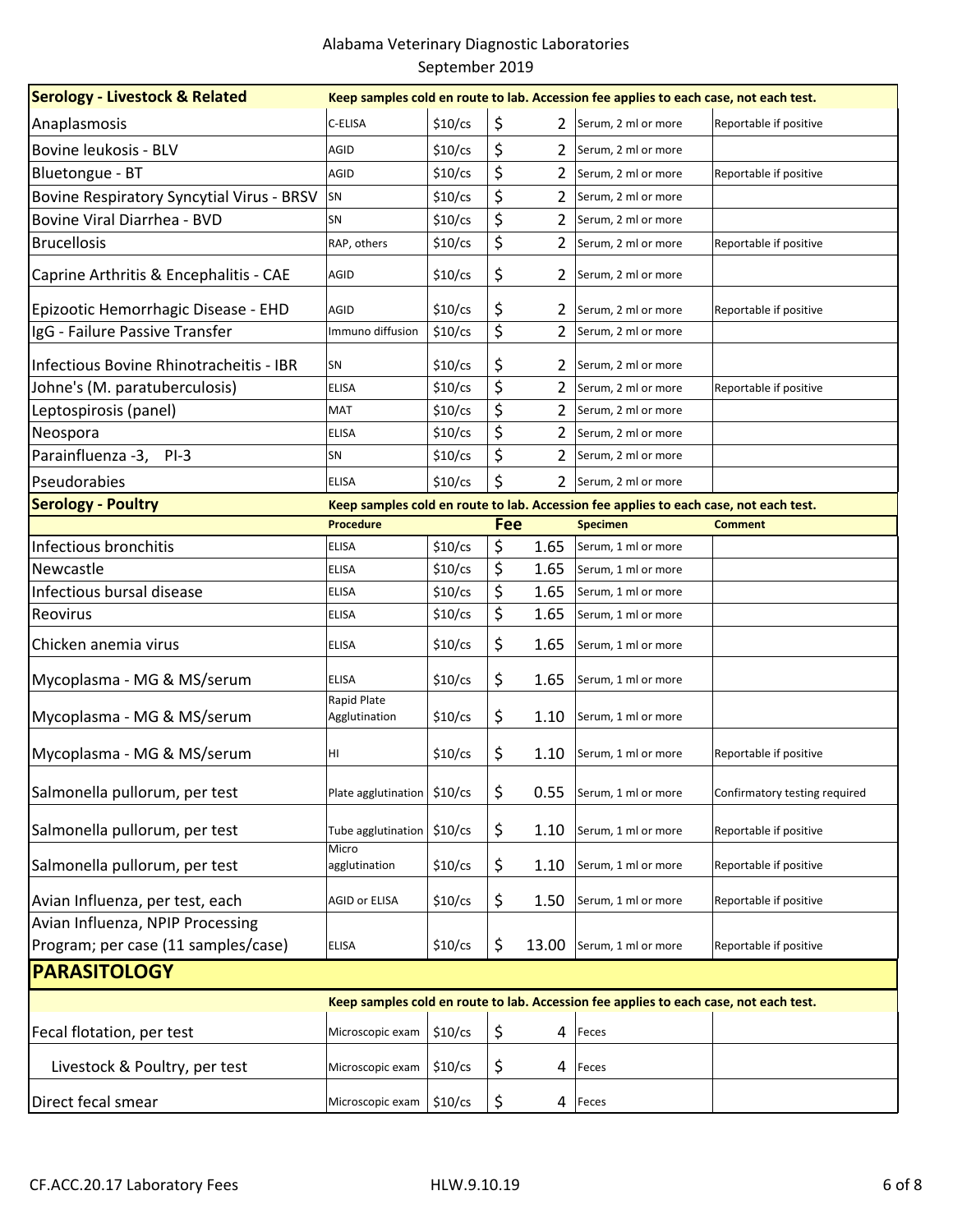| Kaplan Lab McMaster's Egg Count                                                                         | Microscopic exam | $$10$ /cs | \$<br>6    | Feces                                         |                                                                                                                              |
|---------------------------------------------------------------------------------------------------------|------------------|-----------|------------|-----------------------------------------------|------------------------------------------------------------------------------------------------------------------------------|
| McMaster's Egg Count                                                                                    | Microscopic exam | $$10$ /cs | \$<br>6    | Feces                                         |                                                                                                                              |
| Cryptosporidium                                                                                         | Auramine O stain | $$10$ /cs | \$<br>10   | Feces                                         |                                                                                                                              |
| <b>Trichomonas TF Transit Tube</b>                                                                      | <b>PCR</b>       | $$10$ /cs | \$<br>30   | Tube                                          | Contact laboratory for TF Transit<br>Prepucial wash, TF Transit Tube; Do not send on ice pack nor<br>put in the refrigerator |
| <b>TOXICOLOGY</b>                                                                                       |                  |           |            |                                               |                                                                                                                              |
| Anticoagulants                                                                                          | <b>HPLC</b>      | $$10$ /cs | \$<br>80   | Liver, bait                                   | Panel of six anticoagulants                                                                                                  |
| Ash, bone                                                                                               | Gravimetric      | $$10$ /cs | \$<br>40   | Bone                                          |                                                                                                                              |
| Ash, feed                                                                                               | Gravimetric      | $$10$ /cs | \$<br>20   | Feed                                          |                                                                                                                              |
| Cyanide                                                                                                 | Screen/UV VIS    | $$10$ /cs | \$<br>30   | Bait, liver, stomach<br>contents100 gm needed | Freeze immediately                                                                                                           |
| <b>Ethylene Glycol</b>                                                                                  | GC               | $$10$ /cs | \$<br>30   | Liver or bait;                                | Formalin fixed kidney for pathology                                                                                          |
| Feed or Hay, visual examination                                                                         | Visual exam      | $$10$ /cs | \$<br>20   | Feed or Hay                                   | Blister beetles, other visible<br>adulterant                                                                                 |
| <b>Toxicology</b>                                                                                       |                  |           |            |                                               |                                                                                                                              |
|                                                                                                         | <b>Procedure</b> |           | <b>Fee</b> | <b>Specimen</b>                               | <b>Comment</b>                                                                                                               |
| ** For all Toxicology tests on feed samples please send at least 1 quart sized bag per test requested** |                  |           |            |                                               | Panel(monensin, salinomycin,                                                                                                 |
| Ionophores                                                                                              | <b>HPLC</b>      | $$10$ /cs | \$         | 50 Feed, dry only<br>Stomach content;         | Narasin); lasalocid by request                                                                                               |
| Insecticides, screen                                                                                    | Bioassay         | $$10$ /cs | \$<br>50   | enviromental sample                           |                                                                                                                              |
| Insecticides<br>Metals                                                                                  | GC, GCMS, HPLC   | $$10$ /cs | \$<br>50   | Stomach content,<br>environmental sample      |                                                                                                                              |
| Arsenic                                                                                                 | AA               | $$10$ /cs | \$<br>10   | Serum, kidney,<br>stomach/rumen content       |                                                                                                                              |
| Cadmium                                                                                                 | AA               | $$10$ /cs | \$<br>10   | Liver, environmental<br>sample                |                                                                                                                              |
| Calcium                                                                                                 | AA               | \$10/cs   | \$<br>10   | Serum, bone, feed                             | serum-remove from clot and freeze                                                                                            |
| Chromium                                                                                                | AA               | $$10$ /cs | \$<br>10   | Liver, environmental<br>sample                |                                                                                                                              |
| Copper                                                                                                  | AA               | $$10$ /cs | \$<br>10   | Serum, liver                                  | serum-remove from clot and freeze                                                                                            |
| Iron                                                                                                    | AA               | $$10$ /cs | \$<br>10   | Serum, liver                                  | serum-remove from clot and freeze                                                                                            |
| Lead                                                                                                    | AA               | $$10$ /cs | \$<br>10   | Blood purple top, kidney                      |                                                                                                                              |
| Magnesium                                                                                               | AA               | $$10$ /cs | \$<br>10   | Serum, bone, feed,<br>vitrious humor          | serum-remove from clot and freeze                                                                                            |
| Phosphorus                                                                                              | UV VIS           | $$10$ /cs | \$<br>10   | Serum, bone, feed                             | serum-remove from clot and freeze                                                                                            |
| Potassium                                                                                               | AA               | $$10$ /cs | \$<br>10   | Feed, bone                                    |                                                                                                                              |
| Selenium, blood & liver                                                                                 | AA               | $$10$ /cs | \$<br>20   | Liver, heparinzed blood,<br>green top tube    |                                                                                                                              |
| Selenium, feed                                                                                          | AA               | $$10$ /cs | \$<br>50   | Feed                                          |                                                                                                                              |
| Zinc                                                                                                    | AA               | $$10$ /cs | \$<br>10   | Serum-royal blue top<br>tube, liver           | serum-remove from clot and freeze                                                                                            |
| Mycotoxins - Aflatoxin B1, B2, G1, G2                                                                   | HPLC, other      | $$10$ /cs | \$<br>40   | Feed                                          | at least 1 quart sized bag                                                                                                   |